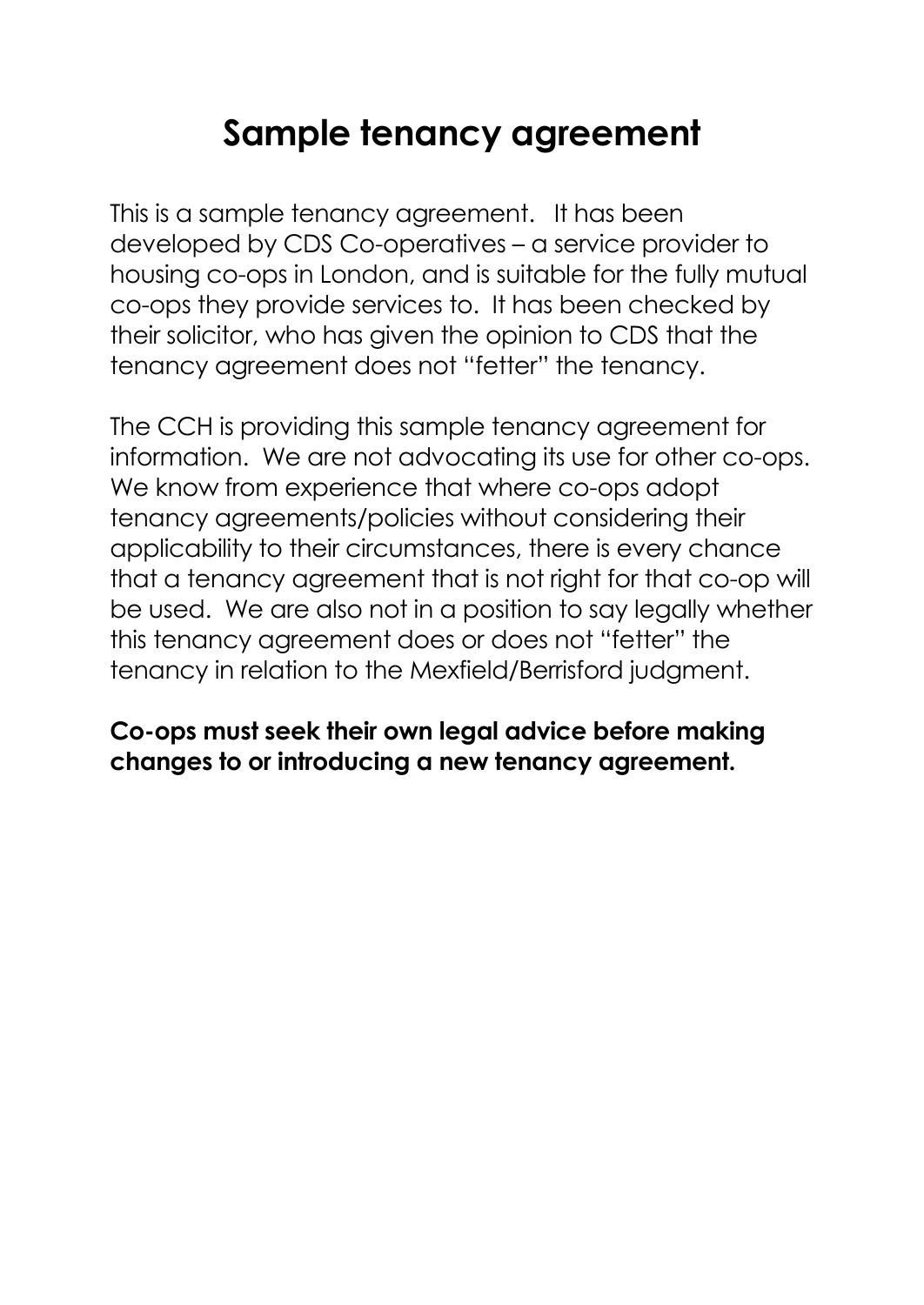# **X HOUSING CO-OPERATIVE LIMITED**

*Contractual Tenancy for Tenant of a Fully Mutual Housing Co-operative which has been financed by private sector mortgage loans.*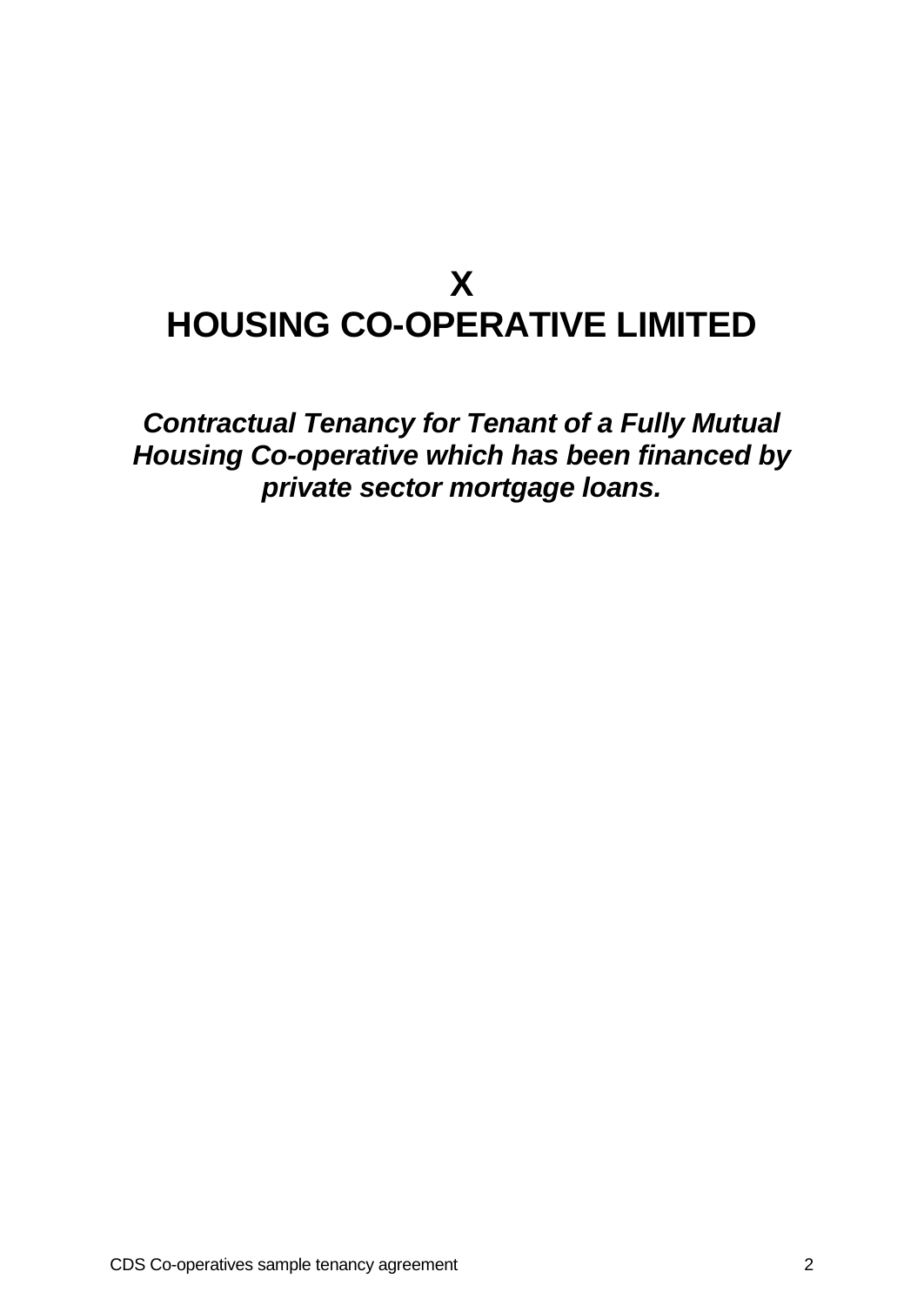#### **This Tenancy Agreement is between**

| <b>Name and Address</b><br>of Co-operative                     | X Housing Co-operative Limited (The 'Co-operative') whose registered<br>office is at 3 Marshalsea Road, London SE1 1EP.                                                                                                                                                                                                                                                                                                                                                               |  |  |
|----------------------------------------------------------------|---------------------------------------------------------------------------------------------------------------------------------------------------------------------------------------------------------------------------------------------------------------------------------------------------------------------------------------------------------------------------------------------------------------------------------------------------------------------------------------|--|--|
| <b>Name of Tenant</b>                                          | (The 'Tenant/Member').                                                                                                                                                                                                                                                                                                                                                                                                                                                                |  |  |
|                                                                | <b>Person</b>                                                                                                                                                                                                                                                                                                                                                                                                                                                                         |  |  |
|                                                                | (In the case of joint tenants, the term 'Tenant/Member' applies to each of<br>them and the names of all joint tenants should be written above). Each<br>Tenant/Member individually has the full responsibilities and rights set out<br>in this agreement.                                                                                                                                                                                                                             |  |  |
| <b>Address</b>                                                 | (the 'Property')<br>In respect of <b>Address</b>                                                                                                                                                                                                                                                                                                                                                                                                                                      |  |  |
| <b>Description of</b><br><b>Property</b>                       | Which<br>House<br>comprises<br>Two<br><b>Bedroom</b><br><b>Four</b><br><b>Person</b><br>a<br>On the Co-operative's development at Area ('the Estate').                                                                                                                                                                                                                                                                                                                                |  |  |
| Date of Start of<br><b>Tenancy</b>                             | The tenancy begins on date and is a monthly tenancy, the terms of<br>which are set out in this agreement.                                                                                                                                                                                                                                                                                                                                                                             |  |  |
| Information about the<br>Co-operative and<br><b>Membership</b> | The Co-operative is a non profit seeking housing co-operative registered<br>under the Industrial and Provident Societies Act 1965 and registered under<br>Section 1 of the Housing Act 1996. The Tenant/Member is a member of<br>the Co-operative who agrees to purchase a share in the Co-operative by<br>the payment of £1.00 to the Co-operative. The tenancy is granted by a<br>Co-operative which is democratically controlled by its members. The<br>rules of the Co-operative: |  |  |
|                                                                | restrict membership to persons who are tenants or<br>(a)<br>prospective tenants of the Co-operative and                                                                                                                                                                                                                                                                                                                                                                               |  |  |
|                                                                | (b)<br>preclude the granting or assignment of tenancies to<br>persons other than members.                                                                                                                                                                                                                                                                                                                                                                                             |  |  |
|                                                                | The Co-operative is therefore a fully mutual co-operative housing<br>association as defined by section 1 (2) of the Housing Associations Act<br>1985 and section 5 (2) of the Housing Act 1985. The Tenancy granted by<br>this agreement is therefore not an assured tenancy by virtue of Paragraph                                                                                                                                                                                   |  |  |

12 of Schedule 1 to the Housing Act 1988.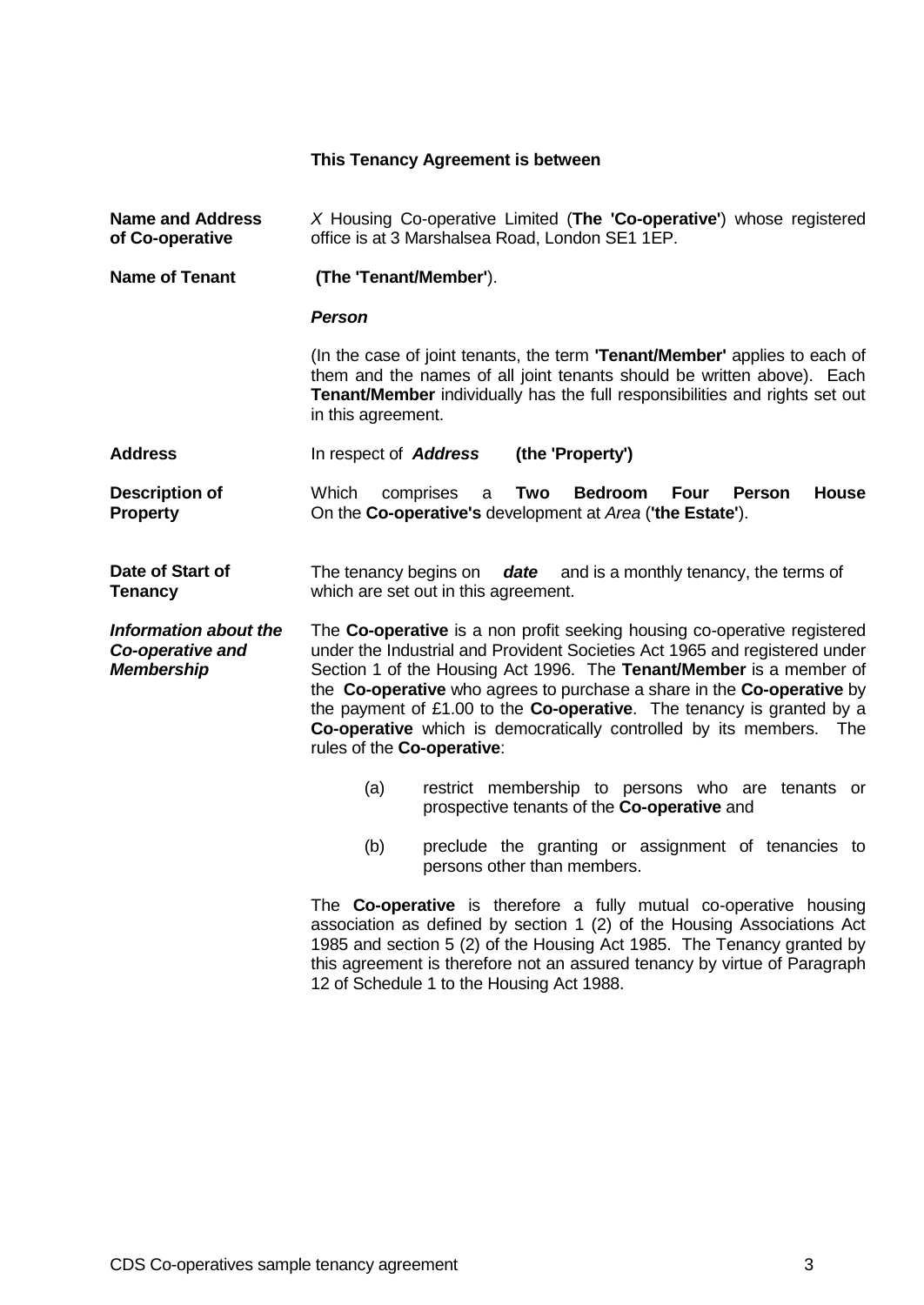| <b>General Terms</b>                  |     |                                                                                                                                                                                                                                                                                                                                                                                                                                                                                                                                                                                                                                                                                                                    |
|---------------------------------------|-----|--------------------------------------------------------------------------------------------------------------------------------------------------------------------------------------------------------------------------------------------------------------------------------------------------------------------------------------------------------------------------------------------------------------------------------------------------------------------------------------------------------------------------------------------------------------------------------------------------------------------------------------------------------------------------------------------------------------------|
| Payment of rent for<br>the Premises   | 1   | It is agreed as follows:                                                                                                                                                                                                                                                                                                                                                                                                                                                                                                                                                                                                                                                                                           |
|                                       | (1) | The monthly rent for the Property at the date of agreement shall<br>be :-                                                                                                                                                                                                                                                                                                                                                                                                                                                                                                                                                                                                                                          |
|                                       |     | £<br>p                                                                                                                                                                                                                                                                                                                                                                                                                                                                                                                                                                                                                                                                                                             |
|                                       |     | Net rent<br>Service charge                                                                                                                                                                                                                                                                                                                                                                                                                                                                                                                                                                                                                                                                                         |
|                                       |     | Total                                                                                                                                                                                                                                                                                                                                                                                                                                                                                                                                                                                                                                                                                                              |
|                                       |     | In this agreement:                                                                                                                                                                                                                                                                                                                                                                                                                                                                                                                                                                                                                                                                                                 |
|                                       |     | the term "rent" refers to the sum of the net rent and service charge<br>set out above or as varied from time to time in accordance with this<br>agreement.                                                                                                                                                                                                                                                                                                                                                                                                                                                                                                                                                         |
| The Co-operative's<br><b>Mortgage</b> | (2) | The Tenant/Member agrees that he/she is aware that the Co-<br>operative has taken out a mortgage loan in order to finance part of<br>the cost of building the <b>Property</b> .<br>The Tenant/Member<br>understands that if the Co-operative fails to repay the mortgage or<br>to fulfil the other terms of the loan the lender will be entitled to<br>obtain vacant possession of the Property in order to sell it to<br>recover the mortgage loan. The Tenant/Member therefore agrees<br>that it is essential that he/she pays the rent on time, accepts the<br>responsibilities of membership of the Co-operative and contributes<br>positively to the control and management of the Co-operative's<br>affairs. |
|                                       | (3) | The Tenant/Member shall pay to the Co-operative the rent due in<br>respect of the Property monthly in advance on the first day of each<br>month.                                                                                                                                                                                                                                                                                                                                                                                                                                                                                                                                                                   |
| <b>Rates and other</b><br>charges     | (4) | Rates/water charges and/or Council Tax or any future Local<br>Authority tax payable by the Tenant/Member shall be the actual<br>amount payable for the Property or payable by the occupants of<br>the Property. The Tenant/Member shall be responsible for paying<br>these charges directly to the local council and the local water<br>authority.                                                                                                                                                                                                                                                                                                                                                                 |
|                                       | (5) | The Co-operative shall provide the following services in<br>connection with the Property for which the Tenant/Member shall<br>pay the service charge:                                                                                                                                                                                                                                                                                                                                                                                                                                                                                                                                                              |
|                                       | ٠   | Maintenance and lighting of communal grounds<br>Management of services<br>Childrens play area                                                                                                                                                                                                                                                                                                                                                                                                                                                                                                                                                                                                                      |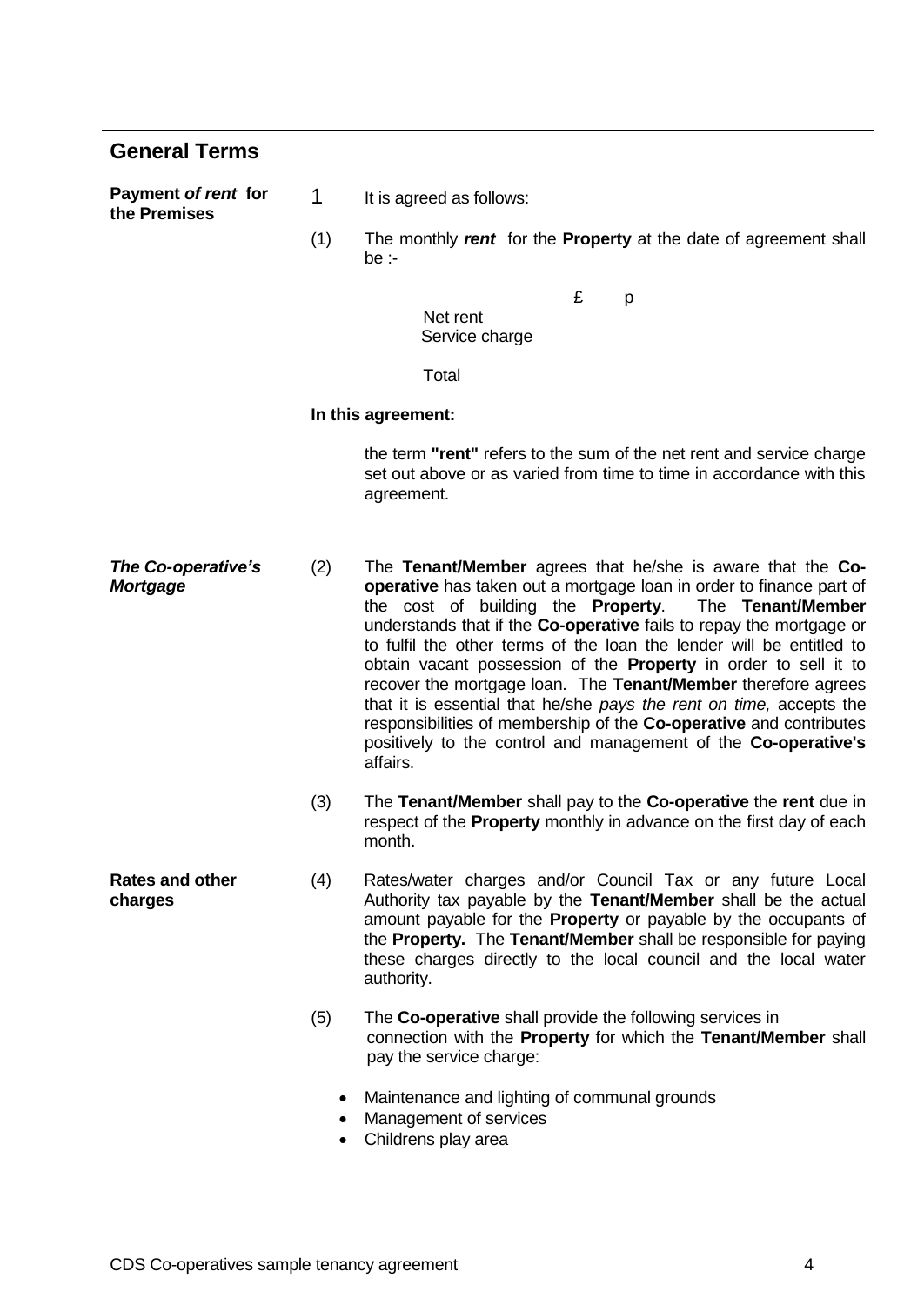| <b>Services</b><br><b>Changes in Rent</b> | (6) | The Co-operative may increase or decrease the rent by giving the<br><b>Tenant/Member</b> one calendar month's notice in writing of the<br>increase or decrease. Such notice may expire on any day of the<br>month. The notice shall specify the rent proposed. The revised<br>rent shall be the revised amount specified in the notice of<br>increase/decrease.                                             |
|-------------------------------------------|-----|-------------------------------------------------------------------------------------------------------------------------------------------------------------------------------------------------------------------------------------------------------------------------------------------------------------------------------------------------------------------------------------------------------------|
| <b>Notices</b>                            | (7) | Any notices to be given under this agreement shall be considered<br>to have been properly served if sent by registered or recorded<br>delivery to or left at the Property or the Co-operative's registered<br>office respectively and shall be considered to have been received<br>the next working day after being sent or on the day that they were<br>left at the <b>Property</b> or registered offices. |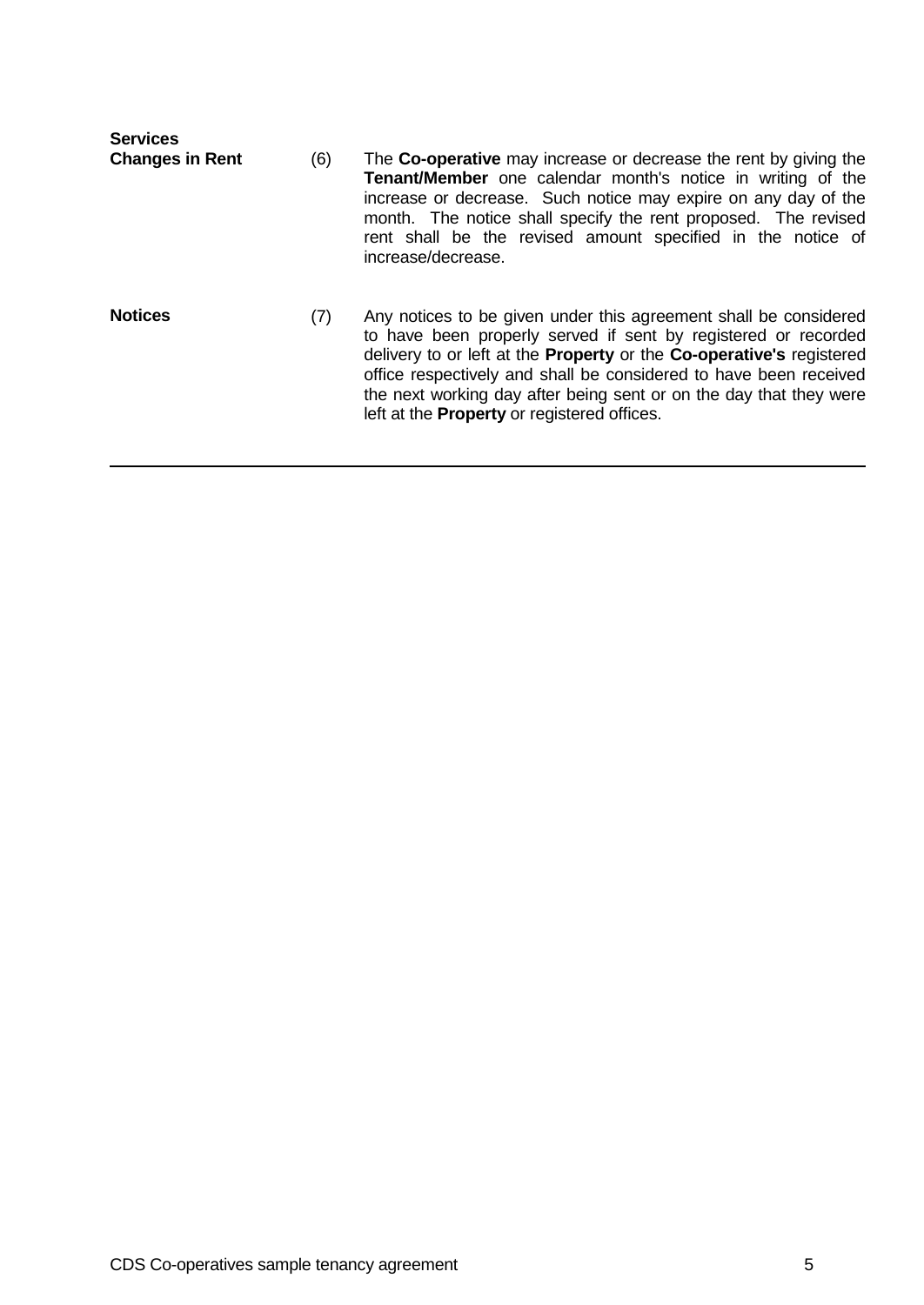### **The Co-operative's Obligations**

|                                            | $\overline{2}$ | The Co-operative agrees :-                                                                                                                                                                                                                                                                                                                                                                                                                                                                                                                                                                                                                                                                                                                                                                                                            |
|--------------------------------------------|----------------|---------------------------------------------------------------------------------------------------------------------------------------------------------------------------------------------------------------------------------------------------------------------------------------------------------------------------------------------------------------------------------------------------------------------------------------------------------------------------------------------------------------------------------------------------------------------------------------------------------------------------------------------------------------------------------------------------------------------------------------------------------------------------------------------------------------------------------------|
| <b>Possession</b>                          | (1)            | To give the Tenant/Member possession of the Property at the<br>commencement of the Tenancy.                                                                                                                                                                                                                                                                                                                                                                                                                                                                                                                                                                                                                                                                                                                                           |
| <b>Peaceful Occupation</b>                 | (2)            | Not to interrupt or interfere with the Tenant/Member's right<br>peacefully to occupy the <b>Property</b> except where                                                                                                                                                                                                                                                                                                                                                                                                                                                                                                                                                                                                                                                                                                                 |
|                                            |                | (i)<br>access is required to inspect the condition of the <b>Property</b><br>or to carry out repairs or other works to the <b>Property</b> or<br>adjoining property; or                                                                                                                                                                                                                                                                                                                                                                                                                                                                                                                                                                                                                                                               |
|                                            |                | (ii)<br>the <b>Co-operative</b> has ended the tenancy by serving a<br>Notice to Quit which has expired and a court has made an<br>order for possession, (see the Protection from Eviction Act<br>1977).                                                                                                                                                                                                                                                                                                                                                                                                                                                                                                                                                                                                                               |
| <b>Repair of structure</b><br>and exterior | (3)            | To keep in good repair the structure and exterior of the <b>Property</b><br>including:-                                                                                                                                                                                                                                                                                                                                                                                                                                                                                                                                                                                                                                                                                                                                               |
|                                            |                | (a)<br>drains, gutters and external pipes<br>(b)<br>the roof<br>outside walls, outside doors, window sills, window catches<br>(c)<br>and window frames including necessary external painting<br>and external decoration<br>(d)<br>internal walls, floors and ceilings, doors and frames, door<br>hinges and skirting boards but not including internal<br>painting and decoration<br>(e)<br>pathways, steps or other means of access<br>plaster work (excluding minor repairs which would normally<br>(f)<br>be dealt with during internal redecoration).<br>boundary walls and fences erected by the Co-operative<br>(g)<br>broken window glass, but only where it can clearly be<br>(h)<br>shown not to have been broken by the Tenant/ Member or<br>any member of the Tenant/Member's household or by<br>visitors to the Property. |
| <b>Repair of</b><br><b>Installations</b>   | (4)            | To keep in good repair and proper working order any installations<br>provided by the Co-operative for space heating, fire fighting<br>equipment, water heating and sanitation and for supply of water,<br>gas and electricity including:-<br>(a)<br>basins, sinks, baths, WC's flushing system and waste pipes<br>electric wiring including sockets and switches, gas pipes<br>(b)<br>and water pipes<br>water heaters and central heating systems.<br>(c)                                                                                                                                                                                                                                                                                                                                                                            |
|                                            |                |                                                                                                                                                                                                                                                                                                                                                                                                                                                                                                                                                                                                                                                                                                                                                                                                                                       |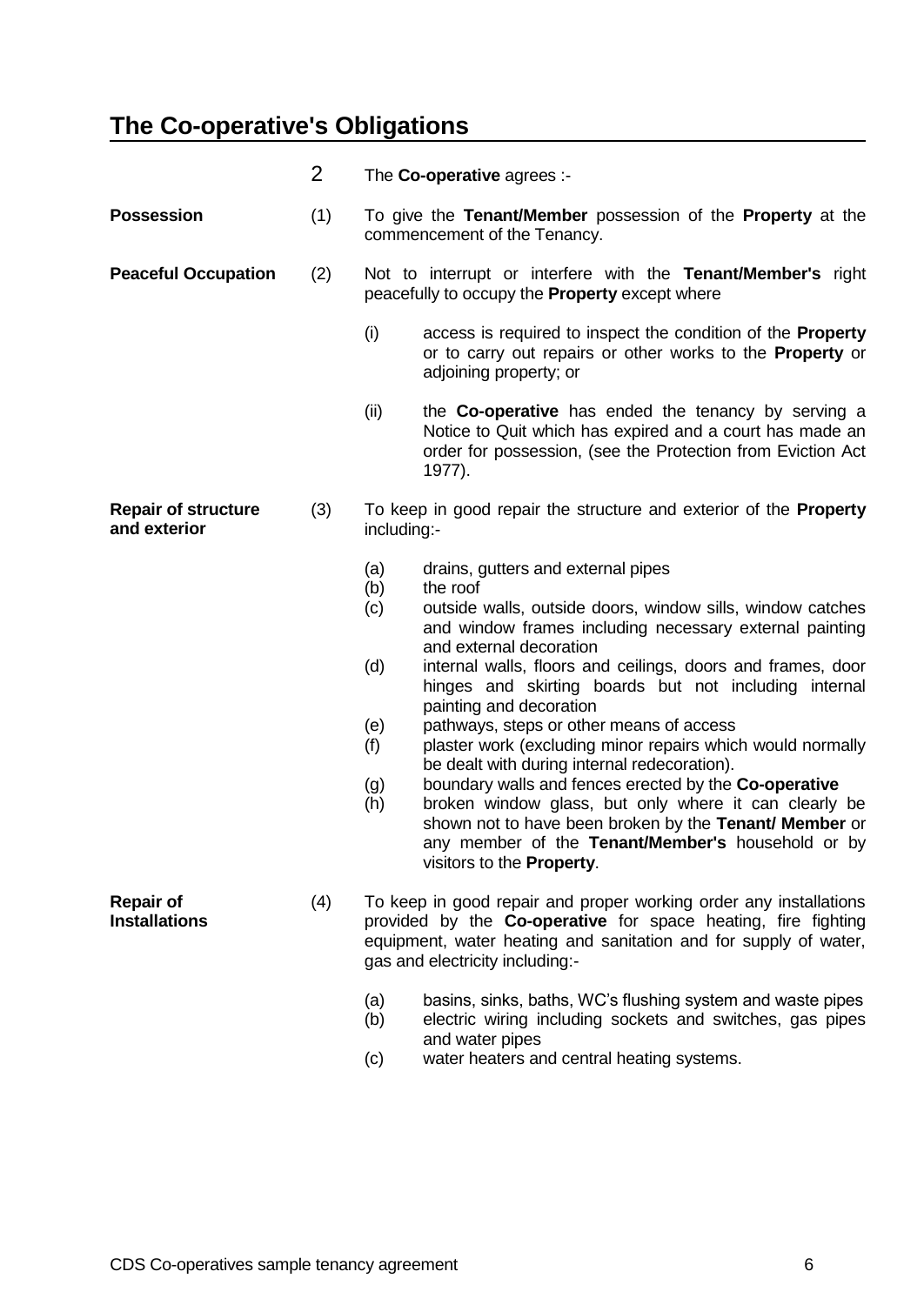| <b>Repair of Common</b><br><b>Areas</b>    | (5)  | To take reasonable care to keep the common entrances, halls,<br>stairways, passageways, rubbish chutes and any other common<br>areas, including their electric lighting, in good repair and fit for use<br>by the Tenant/Member and other occupiers and visitors to the<br>Property.                                                                          |
|--------------------------------------------|------|---------------------------------------------------------------------------------------------------------------------------------------------------------------------------------------------------------------------------------------------------------------------------------------------------------------------------------------------------------------|
| <b>Maintenance of the</b><br><b>Estate</b> | (6)  | To take reasonable care to maintain the members' meeting hall and<br>stores (if any) and those areas of the Estate, such as the grounds,<br>car park and footpath areas, which are not maintained by the local<br>authority.                                                                                                                                  |
| <b>External Decorations</b>                | (7)  | To keep the exterior of the <b>Property</b> and any common parts of the<br>building of which the Property forms part in a good state of<br>decoration and normally to decorate these areas once every five<br>years.                                                                                                                                          |
| <b>Improvements</b>                        | (8)  | Not to unreasonably withhold consent to any alterations or<br>improvements which are of a non-structural nature to the Property<br>including external decoration and additions to or alterations in the<br>Co-operative's installations fixtures and fittings, when a written<br>application is made to the Co-operative.                                     |
| <b>Subletting and</b><br>Lodgers           | (9)  | Not to unreasonably withhold consent to a written request to take in<br>lodgers. [See Clause 3(20)].                                                                                                                                                                                                                                                          |
| <b>Access</b>                              | (10) | To give 24 hours' notice in writing of the Co-operative's intention to<br>enter the Property to inspect the condition of the Property or to<br>carry out repairs and other works. Immediate access may be<br>required and should be given in an emergency; the Co-operative<br>may enter the premises in such an emergency, making good any<br>damage caused. |
| <b>Information</b>                         | (11) | To provide the Tenant with information on its housing management<br>policies as required by the Tenant Services Authority (and its<br>successor authorities).                                                                                                                                                                                                 |

## The Tenant/Member's obligations

|                      | 3   | The Tenant/Member agrees:                                                                                                                                       |
|----------------------|-----|-----------------------------------------------------------------------------------------------------------------------------------------------------------------|
| <b>Possession</b>    | (1) | To take possession of the <b>Property</b> at the commencement of the<br>tenancy and to reside in the Property as the Tenant/Member's<br>only or principal home. |
| <b>Rent Charges</b>  | (2) | To pay the rent monthly and in advance on the first day of each<br>month.                                                                                       |
| <b>Other Charges</b> | (3) | To pay all Council Tax charges (or other Local Authority tax), water<br>charges assessments and other outgoings in respect of the<br>Property.                  |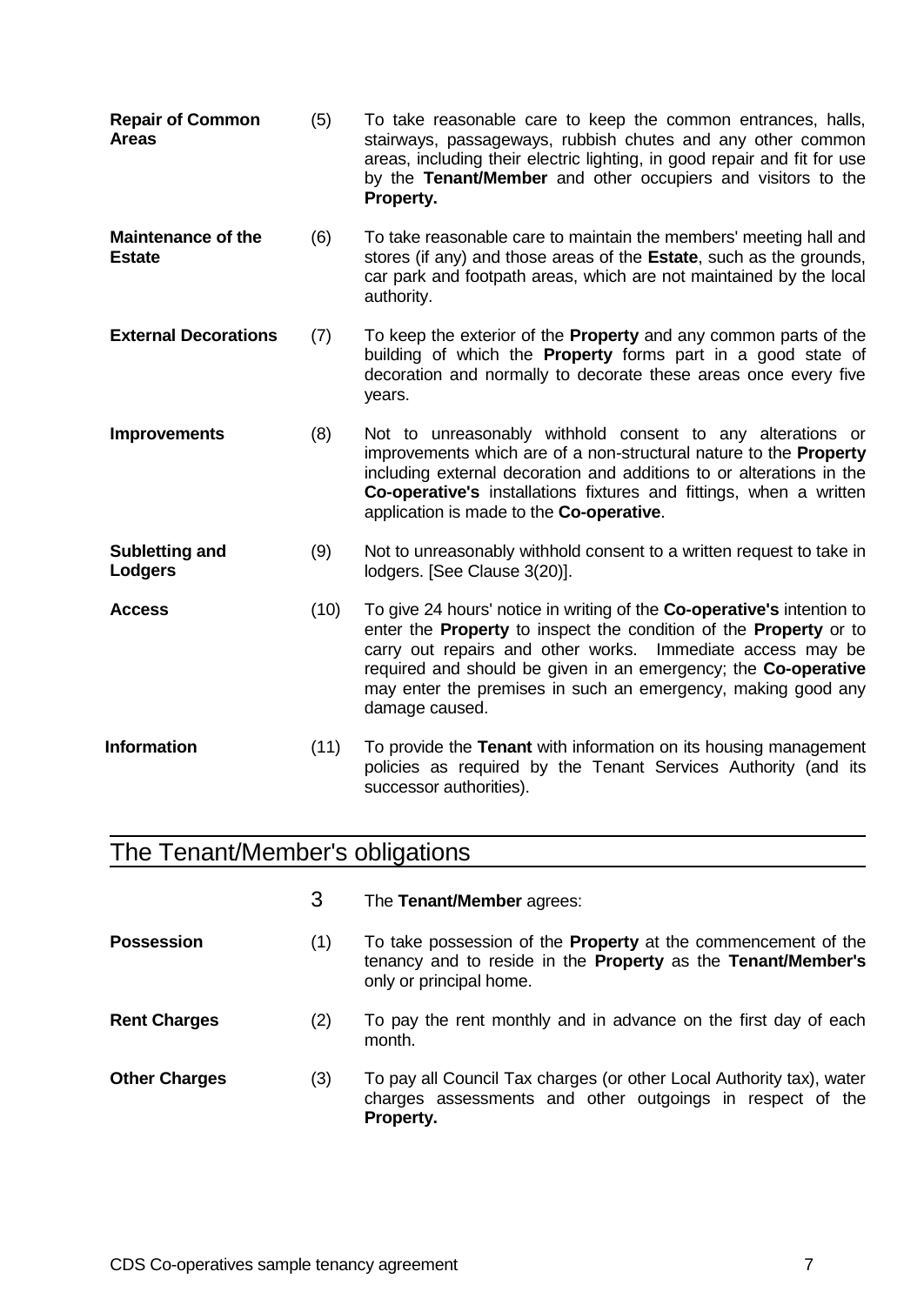| Use of Property                              | (4)  | To use the <b>Property</b> for residential purposes and not to operate<br>any trade or business on or from the <b>Property</b> without the written<br>consent of the Co-operative.                                                                                                                                                                                                                                                                                                          |
|----------------------------------------------|------|---------------------------------------------------------------------------------------------------------------------------------------------------------------------------------------------------------------------------------------------------------------------------------------------------------------------------------------------------------------------------------------------------------------------------------------------------------------------------------------------|
| <b>Reporting Repairs</b>                     | (5)  | To report to the <b>Co-operative</b> any disrepair or defect for which the<br><b>Co-operative</b> is responsible in the structure or exterior of the<br>Property or in any installation in the Property or in the common<br>areas.                                                                                                                                                                                                                                                          |
| <b>Heaters</b>                               | (6)  | Not to use calor gas heaters or paraffin heaters in the <b>Property</b><br>because of the risk of fire and condensation.                                                                                                                                                                                                                                                                                                                                                                    |
| <b>Interior</b>                              | (7)  | To keep the interior of the <b>Property</b> in good and clean condition<br>and decorate all internal parts of the <b>Property</b> as frequently as is<br>necessary to keep them in good decorative order.                                                                                                                                                                                                                                                                                   |
| <b>Damage</b>                                | (8)  | To make good any damage caused wilfully or by neglect or<br>carelessness on the part of the Tenant/Member or of any member<br>of the Tenant/Member's household or visitor to the Property,<br>including broken glass in windows and the repair or replacement of<br>any damaged fittings and installations. In default of making good<br>damage the Co-operative may enter the Property and carry out<br>the work the cost being recoverable by the Co-operative from the<br>Tenant/Member. |
| <b>Alterations to the</b><br><b>Property</b> | (9)  | Not to make any structural alterations to the <b>Property</b> and not to<br>make any alterations, additions or improvements to the Property<br>(including the erection of aerials and satellite dishes) without the<br>written consent of the Co-operative which shall not be<br>unreasonably withheld (see Clause 2(8)) and to<br>observe<br>reasonable regulations and directions given by the Co-operative<br>as a condition of consent being granted.                                   |
| <b>Common Areas</b>                          | (10) | To observe reasonable regulations and directions, including those<br>governing the parking of caravans given by the Co-operative for<br>the care and protection of common areas and for good<br>management of the Estate of which the Property forms a part.                                                                                                                                                                                                                                |
| <b>Access</b>                                | (11) | To allow the Co-operative or its agents access at all reasonable<br>hours to inspect the condition of the <b>Property</b> or to carry out repairs<br>or other works.                                                                                                                                                                                                                                                                                                                        |
| <b>Car parking</b>                           | (12) | To park only private cars and motor cycles on the parking area (if<br>any) of the <b>Property</b> and on the common parts of the <b>Estate</b><br>designated for that purpose. No repairs for reward or gain shall be<br>carried out, nor any breaking or cannibalisation of vehicles.                                                                                                                                                                                                      |
|                                              | (13) | Not to park vehicles for payment for any other person or vehicles<br>not in regular use on the designated parking areas of the Estate or<br>the Property.                                                                                                                                                                                                                                                                                                                                   |
|                                              | (14) | To observe reasonable regulations and directions given by the Co-<br>operative governing the parking of vehicles.                                                                                                                                                                                                                                                                                                                                                                           |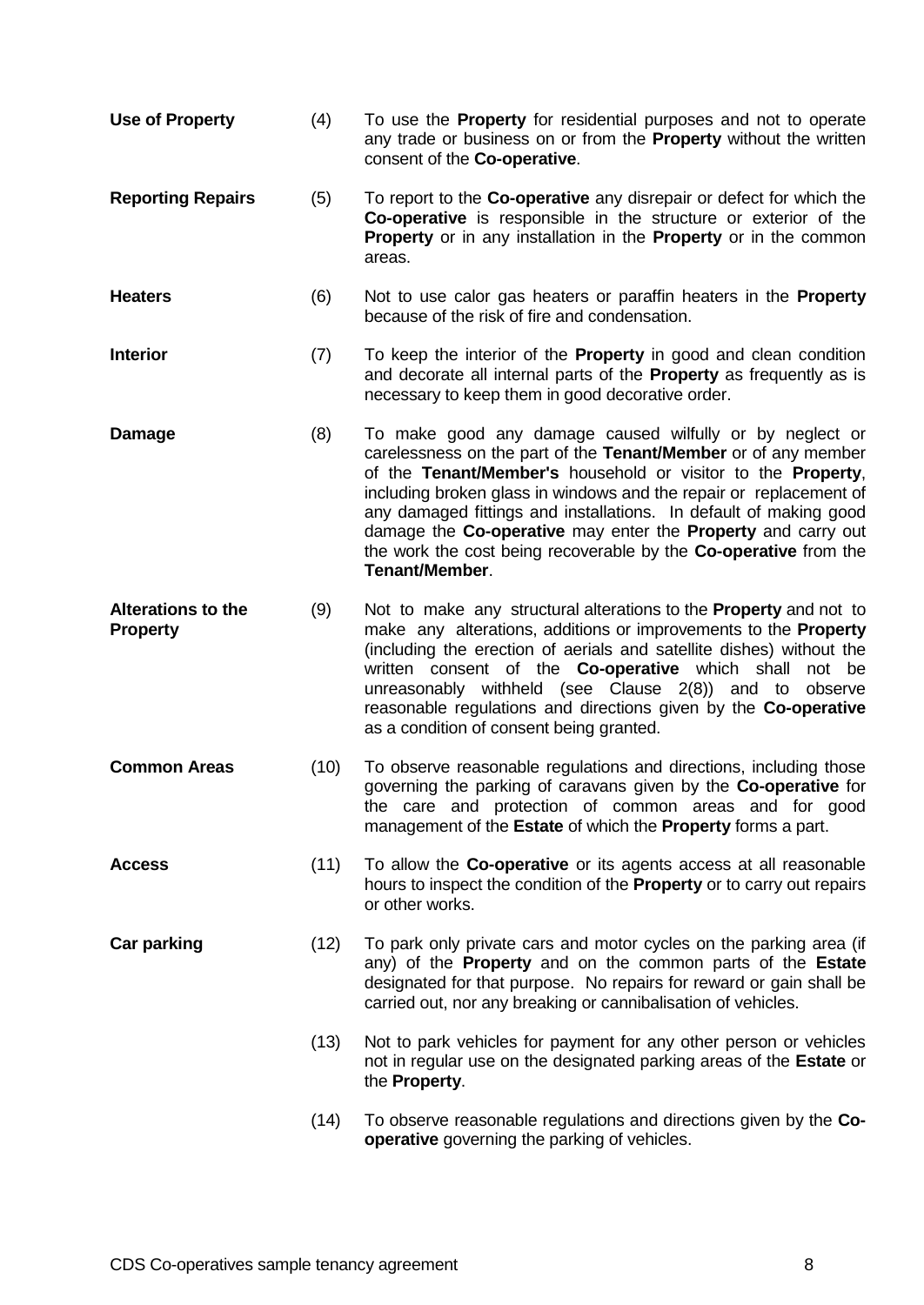| Garden                                       | (15) | To keep any garden which forms part of the <b>Property</b> in a tidy and<br>well cultivated condition.                                                                                                                                                                                                                                                                                                                                                                                                                                                              |
|----------------------------------------------|------|---------------------------------------------------------------------------------------------------------------------------------------------------------------------------------------------------------------------------------------------------------------------------------------------------------------------------------------------------------------------------------------------------------------------------------------------------------------------------------------------------------------------------------------------------------------------|
| <b>Nuisance</b>                              | (16) | Not to cause and to take all reasonable steps to ensure that any<br>other person occupying the Property or invited visitor does not<br>cause a nuisance or annoyance to neighbours or other members of<br>the Co-operative.                                                                                                                                                                                                                                                                                                                                         |
| <b>Noise</b>                                 | (17) | Not to permit any radio, television, compact disc or tape recording<br>or musical instrument to be played in such a manner as to cause a<br>nuisance or annoyance to neighbours or so as to be audible<br>outside the <b>Property</b> between the hours of 11 pm and 7.30 am (8)<br>am on Saturdays and Sundays).                                                                                                                                                                                                                                                   |
| <b>Racial and Other</b><br><b>Harassment</b> | (18) | Not to commit and to take all reasonable steps to ensure that<br>members of Tenant/Member household or invited visitors do not<br>commit any act of harassment, intimidation or violence (including<br>domestic violence) on the grounds of race, colour, religion, sex or<br>sexual orientation, disability or for any other reason which may<br>interfere with the peace and comfort of, or cause offence to, any<br>other Tenant/Member, or member of another Tenant/Member's<br>household, visitors or neighbours, employees or agents of the Co-<br>operative. |
| Overcrowding                                 | (19) | Not to allow the <b>Property</b> to become overcrowded by allowing<br>more than <b>Four (4)</b> persons to reside at the <b>Property</b> .                                                                                                                                                                                                                                                                                                                                                                                                                          |
| Sub-letting and<br><b>Lodgers</b>            | (20) | Not under any circumstances to assign the tenancy or sublet the<br>whole or part of the <b>Property</b> or part with possession of the<br>Property except in furtherance of a Court Order made under Section<br>24 of the Matrimonial Causes Act 1973 and                                                                                                                                                                                                                                                                                                           |
|                                              |      | i)<br>not to sublet part, or part with possession of part of<br>the <b>Property</b> , without first obtaining the Co-<br>operative's written consent and                                                                                                                                                                                                                                                                                                                                                                                                            |
|                                              |      | $\mathsf{ii}$<br>not to sublet part, or part with possession of part of<br>the Property, or take in lodgers without first<br>notifying the Co-operative of the name, sex and<br>age of the sub-tenant or lodger plus details of any<br>rent or other charges to be made and of the<br>accommodation they will occupy and                                                                                                                                                                                                                                            |

iii) not to grant any subtenancy of any part of the **Property** which is or might become an assured subtenancy.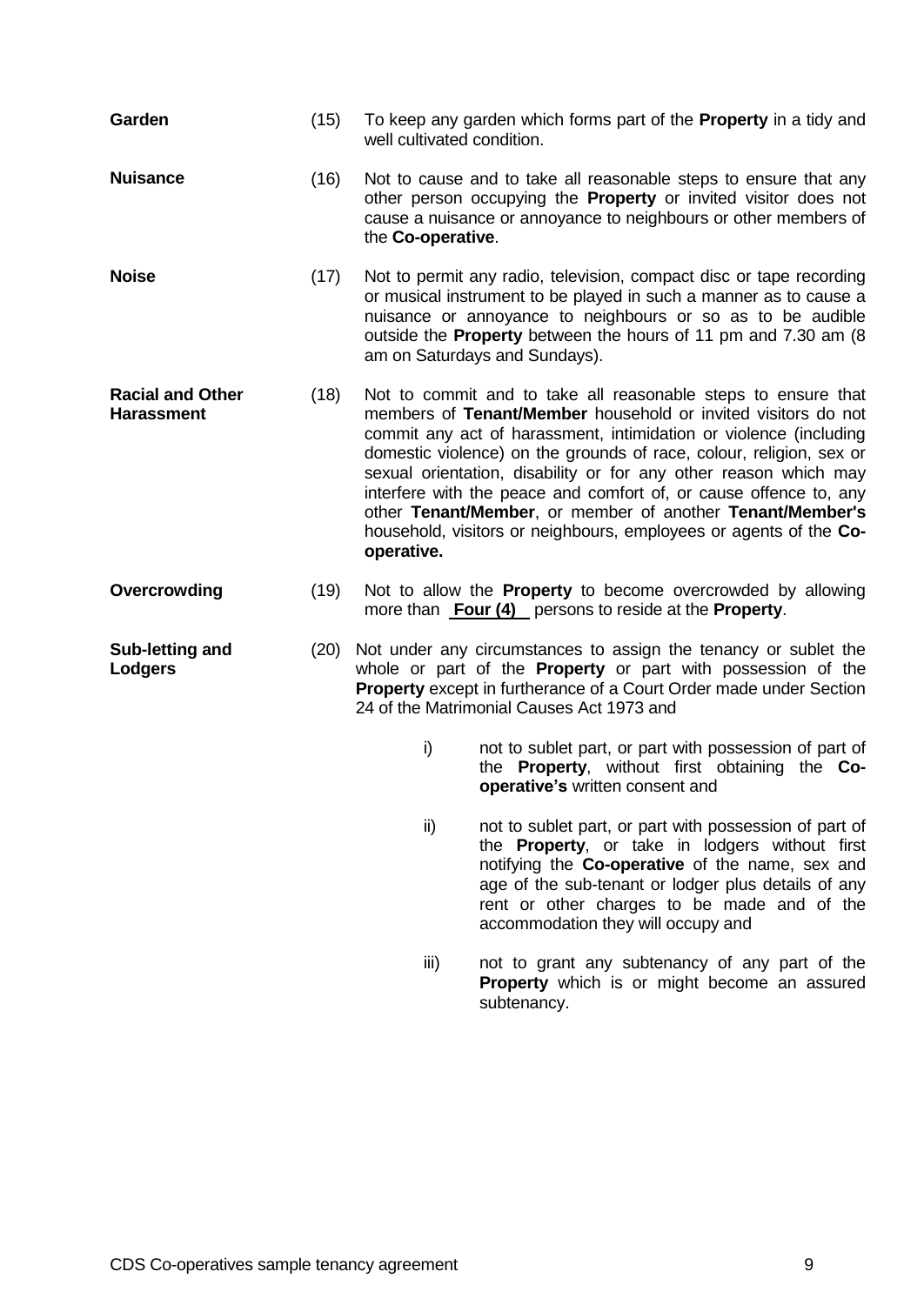| <b>Pets</b>                     | (21) | To keep under control any dog, cat or other animal so as not to<br>annoy or cause nuisance to neighbours. Not to permit any dog or<br>other animal to foul anywhere on the Estate. Not to keep on the<br><b>Premises</b> livestock, domestic animals, or live birds of any kind<br>which have been the subject of complaint by the occupiers of the<br>Co-operative's other properties, which complaint is in the Co-<br><b>operative's</b> absolute discretion justified. |
|---------------------------------|------|----------------------------------------------------------------------------------------------------------------------------------------------------------------------------------------------------------------------------------------------------------------------------------------------------------------------------------------------------------------------------------------------------------------------------------------------------------------------------|
| <b>Membership</b>               | (22) | To become and at all times to remain a member of the <b>Co-</b><br><b>operative.</b> If the Tenant/Member withdraws or is expelled from<br>membership of the Co-operative the Co-operative will end this<br>tenancy by serving Notice to Quit.                                                                                                                                                                                                                             |
| At the End of<br><b>Tenancy</b> | (23) | To comply with the provisions of $7(1)$ and $(2)$ below on the<br>ending of the tenancy.                                                                                                                                                                                                                                                                                                                                                                                   |

### **The Tenant/Member's Rights**

|                                           | 4   | The Tenant/Member has the following rights:                                                                                                                                                                                                                                                          |
|-------------------------------------------|-----|------------------------------------------------------------------------------------------------------------------------------------------------------------------------------------------------------------------------------------------------------------------------------------------------------|
| <b>Right to Occupy</b>                    | (1) | The Tenant Member has the right to occupy the Property without<br>interruption or interference from the Co-operative for the duration<br>of this Tenancy (except for the obligation contained in this<br>Agreement to give access to the <b>Co-operative's</b> employees,<br>agents or contractors). |
| <b>Protection from</b><br><b>Eviction</b> | (2) | The Co-operative may end this tenancy at any time by serving a<br>Notice to Quit on the Tenant/Member giving one calendar month's<br>notice (which notice shall not need to end on the last day of the<br>month).                                                                                    |
|                                           |     | After any Notice to Quit expires the Tenant Member is protected<br>from eviction by the Protection from Eviction Act 1977 which means<br>that the Co-operative cannot gain possession of the Property<br>without first obtaining a court order for possession.                                       |
| <b>Right to Succession</b>                | (3) | The Tenant/Member has the succession rights set out in clause 5<br>of this agreement.                                                                                                                                                                                                                |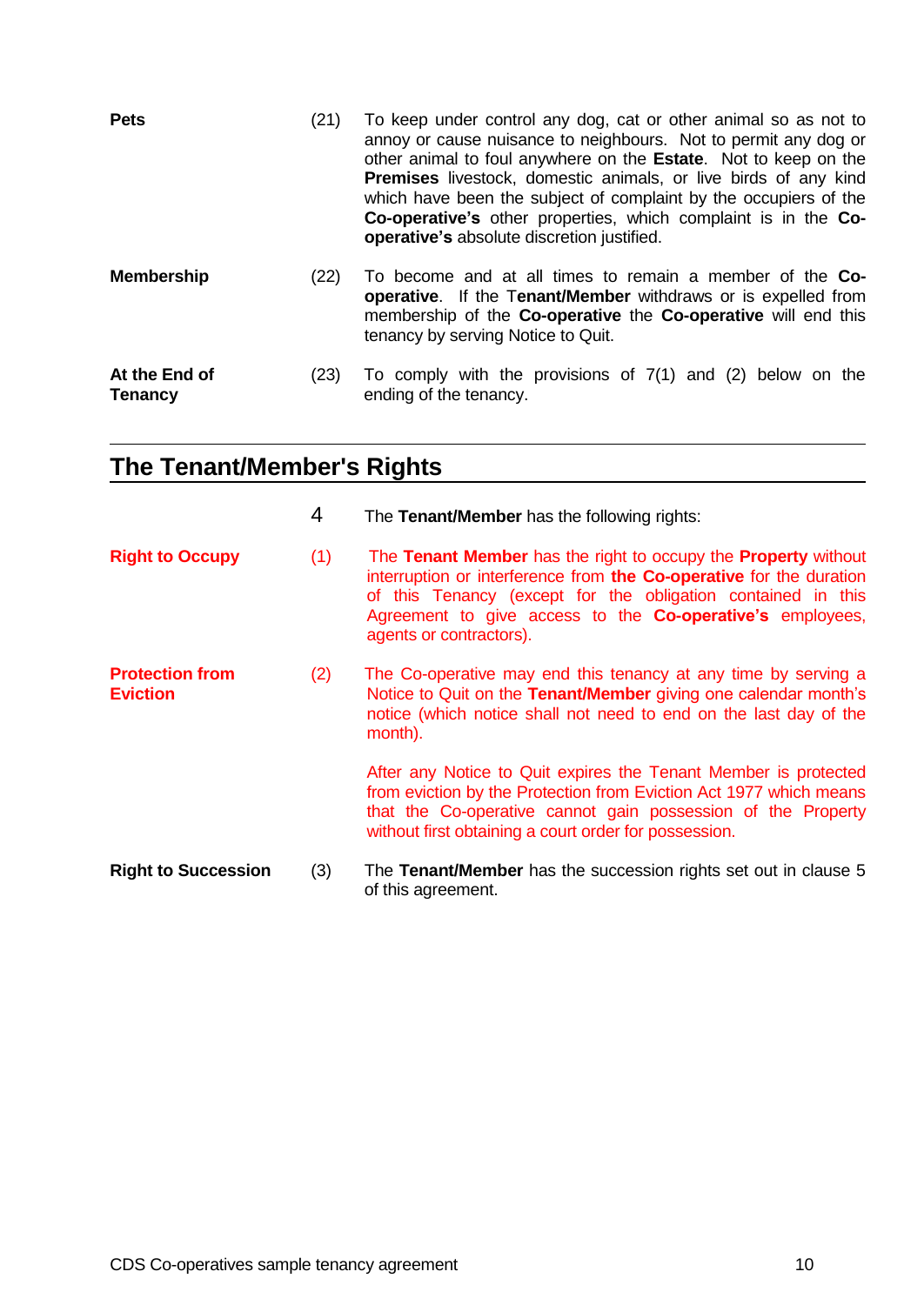- **Right to Exchange** (4) The **Tenant/Member** may exchange with the tenant of another co-operative, registered social landlord or secure tenant provided that:
	- (a) the tenant with whom the **Tenant\Member** wishes to exchange is willing to accept membership of the **Cooperative** and to abide by the terms of this tenancy, and
	- (b) the exchange conforms to the policy and rules for exchanges agreed from time to time by the **Co-operative**,

the tenant with whom the **Tenant/Member** wishes to exchange is eligible for the category of housing, namely:

- **Right to Take in Lodgers** (5) Subject to 3(19) and 3(20) above, the **Tenant/Member** may take in any persons as lodgers.
- **Right to Make Improvements** (6) The **Tenant/Member** may make improvements, alterations and additions to the **Property** (including external decoration) and may make additions to, or alterations in, the **Co-operative's** installations, fixtures and fittings, provided that the **Tenant/Member** has first obtained the written consent of the **Co-operative** and all other necessary approvals, (for example planning permission or building regulations approval). The **Co-operative** will not unreasonably withhold its consent to a request to make improvements but may make it conditional upon the work being carried out to a specified standard. Failure to comply with the **Cooperative's** conditions may be treated as a breach of the **Tenant/Member's** obligations under this tenancy.
- **Right to Notice** (7) To be given not less than 24 hours' notice in writing of the **Cooperative's** intention to enter the **Property** to inspect the condition of the premises or to carry out repairs or other works. Immediate access may be required and should be given in an emergency. The **Co-operative** may enter the **Property** in such emergency making good any damage caused in exercising this right.
- **Right to Information** (8) The **Tenant/Member** has the right to information from the **Cooperative** about the terms of this tenancy and about the **Cooperative's** repairing obligations and to policies and procedures on repairs, housing allocation and transfers. The **Tenant/Member** also has the right to information about the **Co-operative's** meetings and democratic decision-making procedures.

# **Succession**

- **Succession** 5 If the **Tenant/Member** dies, provided that the **Tenant/Member** was not a successor, the **Co-operative** will consent to transfer the tenancy to the **Tenant/Member's** spouse or co-habitee or another member of the **Tenant/Member's** family (a 'successor') provided that:-
	- (a) the successor agrees to become and remain a member of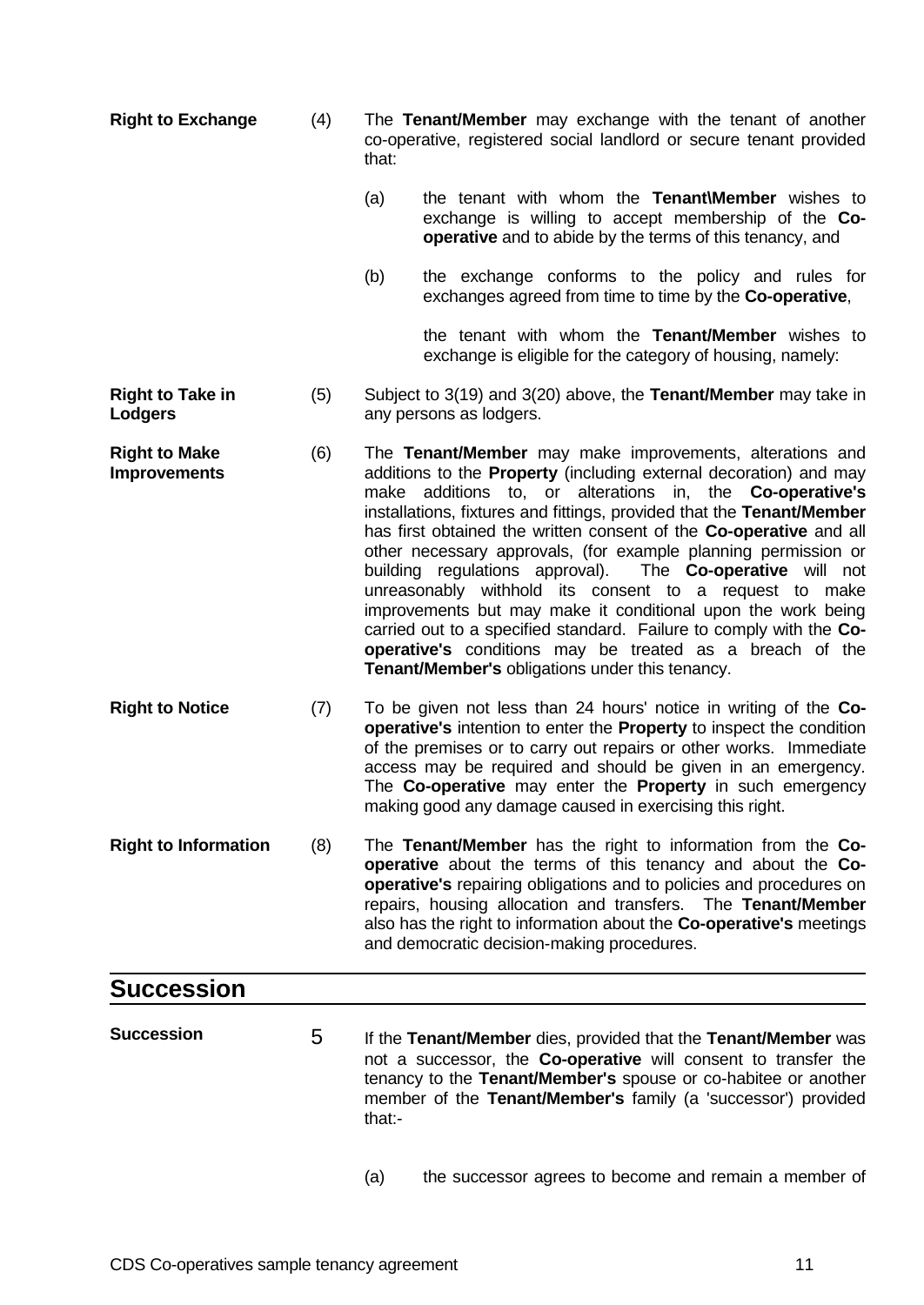#### the **Co-operative**

- (b) the successor has resided with the **Tenant/Member** throughout the twelve month period prior to the **Tenant/ Member's** death as their only or principal home and
- (c) the succession does not lead to overcrowding of the **Property**
- (d) where more than one person is qualified to succeed to the tenancy, the matter shall be decided as if sub-section 87 and 89 (1) (2) of the Housing Act 1985 applied to the tenancy and
- (e) that the successor and his/her household is eligible for the category of housing, namely **general needs**

but where the person who would otherwise qualify under this clause is excluded by virtue of not being eligible for the specific dwelling mentioned in sub clause (e) the **Cooperative** will not end the tenancy and seek possession of the **Property** unless it is able to offer suitable alternative accommodation or arrange for an offer of suitable alternative accommodation to be made by a local authority, or another co-operative or registered social landlord;

(f) for the purposes of this clause a member of the **Tenant/Member's** family is the **Tenant/Member's** gay or lesbian partner, parent, grandparent, child, grandchild, brother, sister, uncle, aunt, nephew or niece, including those related by marriage, half blood and including a stepchild, adopted child and illegitimate child.

#### **Variations Variations in Terms of the Tenancy** The terms of this agreement may be varied in either of the following two ways:- (1) By agreement in writing between the **Co-operative** and the

- **Tenant/Member**.
- (2) By the **Co-operative**, having decided at a General Meeting to vary the terms of tenancy of its members who have tenancies similar to the tenancy granted by this agreement, terminating the tenancy by issuing a Notice to Quit, giving not less than one calendar month's notice and offering a new tenancy and tenancy agreement.